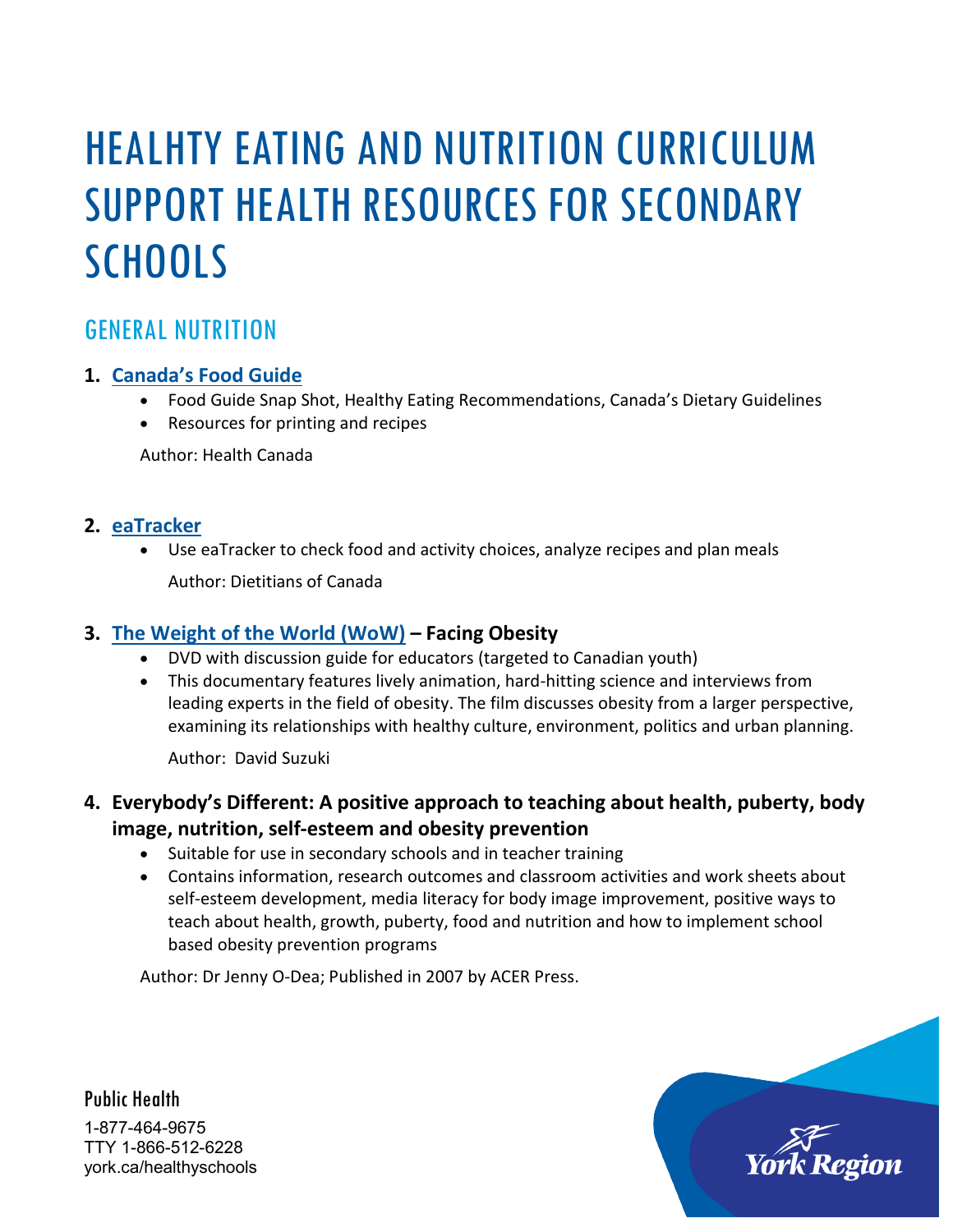# AGRICULTURE AND FARMING

### **5. [AgScape](https://agscape.ca/index) – curriculum-linked food literacy programs for teachers**

- Curriculum-linked food literacy programs and resources for all grades
- Downloadable from https://agscape.ca/index You must register to download.

### **6. [Canadian Agriculture at a Glance Teacher's Kit](http://www5.statcan.gc.ca/olc-cel/olc.action?objId=96-328-M&objType=2&lang=en&limit=0)**

- Downloadable kit for educators of secondary schools
- This kit explores the complex relationship between agriculture and society by focusing on food production, farming techniques, the business of farming and more.
- Included are lesson plans and worksheets that correspond to curricula in the following subjects: family studies/home economics; geography, history and science

Author: Statistics Canada

### **7. [The Real Dirt on Farming II](http://www.realdirtonfarming.ca/assets/docs/PDFs/2010-DIRT-TEACH-GUIDE-ENG.pdf)**

- This teacher's guide has been developed for grades 9-12 to be used in conjunction with [The](http://www.realdirtonfarming.ca/assets/docs/flipbook2014eng/)  [Real Dirt on Farming: The People in Canadian Agriculture Answer Your Questions](http://www.realdirtonfarming.ca/assets/docs/flipbook2014eng/) (2017).
- The purpose of this resource is to provide teachers with teaching/learning strategies which will enable them to present complex, controversial agriculture and food issues in the classroom.
- It is linked to the Ontario curricula in the following subject areas: agriculture, environmental studies, family studies/home economics, geography, science, technological education, Pan-Canadian Protocol Foundation for science, technology, society and environment

# FOOD INSECURITY

### **8. [Make the Month](http://makethemonth.ca/)**

• Make the Month is an interactive digital poverty simulation that enables Canadians to experience living in poverty and face decisions that will either make or break the month. Author: United Way Canada

### 9. **[Position Statement on Responses to Food Insecurity \(2015\)](https://www.osnpph.on.ca/upload/membership/document/2016-02/position-statement-2015-final.pdf#upload/membership/document/position-statement-2015-final.pdf)**

- A position statement on food insecurity by registered dietitians working in Public Health Units across Ontario
	- Includes [Infographic](https://www.osnpph.on.ca/upload/membership/document/food-insecurity-infographic-final.pdf#upload/membership/document/food-insecurity-infographic-final.pdf) depicting problems of food insecurity
	- Author: Ontario Dietitians in Public Health (ODPH)

### **10[.Nutritious Food Basket results for York Region](http://www.york.ca/wps/wcm/connect/yorkpublic/0c323f63-3371-4a14-bd6c-11214cbe8ae6/Nutritious_Food_Basket_Factsheet.pdf?MOD=AJPERES)**

• This survey measures the cost of basic healthy eating, based on Eating Well with Canada's Food Guide and eating behaviours from the Canadian Community Health Survey results.